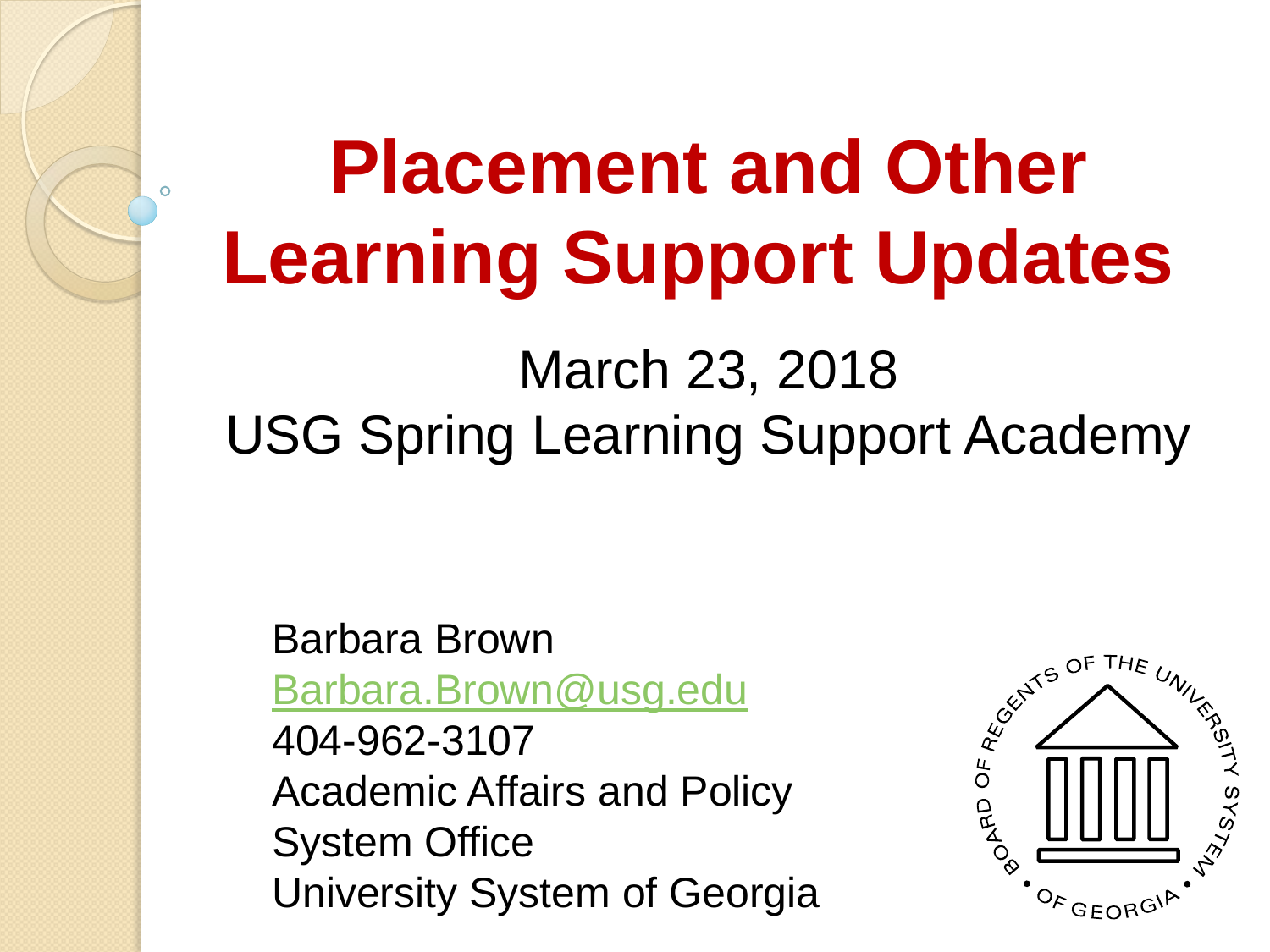### **"Fundamentals" Document**

#### **University System of Georgia**

### **Fundamental Features of** Corequisite Learning Support

Note: This is not an admissions document. All guidelines and statements below are intended for students who have already been admitted to USG institutions, not as conditions for admission.

#### **General Requirements for Learning Support Programs**

- Institutions that admit students with high school grade point averages (HSGPA) or standardized test  $\bullet$ scores indicating that they will require additional support to succeed in collegiate English or mathematics courses must offer Learning Support courses in these areas.
- Academic and Student Affairs Handbook section 2.9 to be updated soon.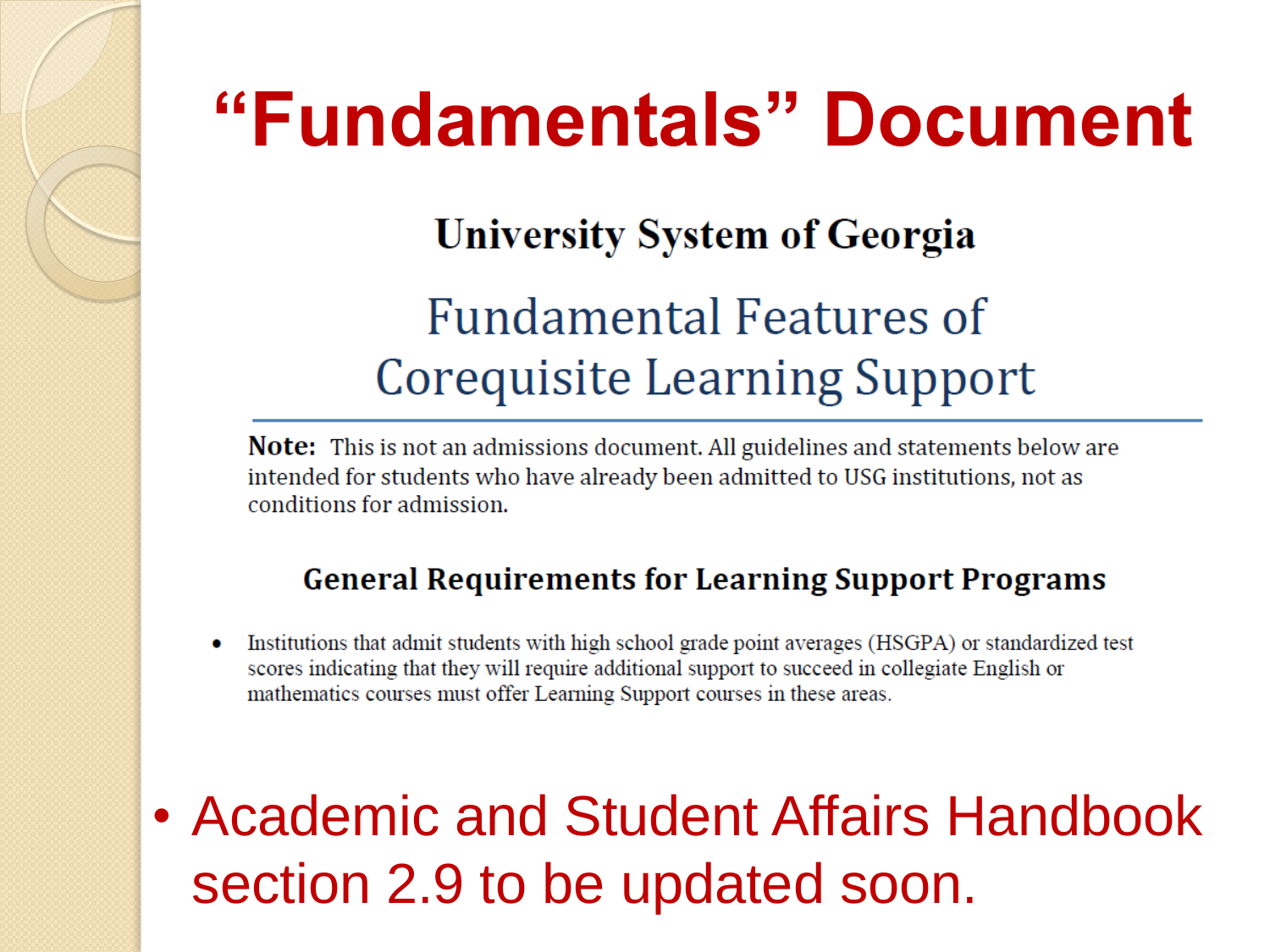

# **Placement**

- **DEFAULT** placement is in corequisite support UNLESS students EXEMPT based on:
	- Having received transfer credit for an Area A math or English course
	- MPI or EPI
	- HSGPA
	- SAT (old or new)
	- ACT
	- Accuplacer (or Next-Generation Accuplacer)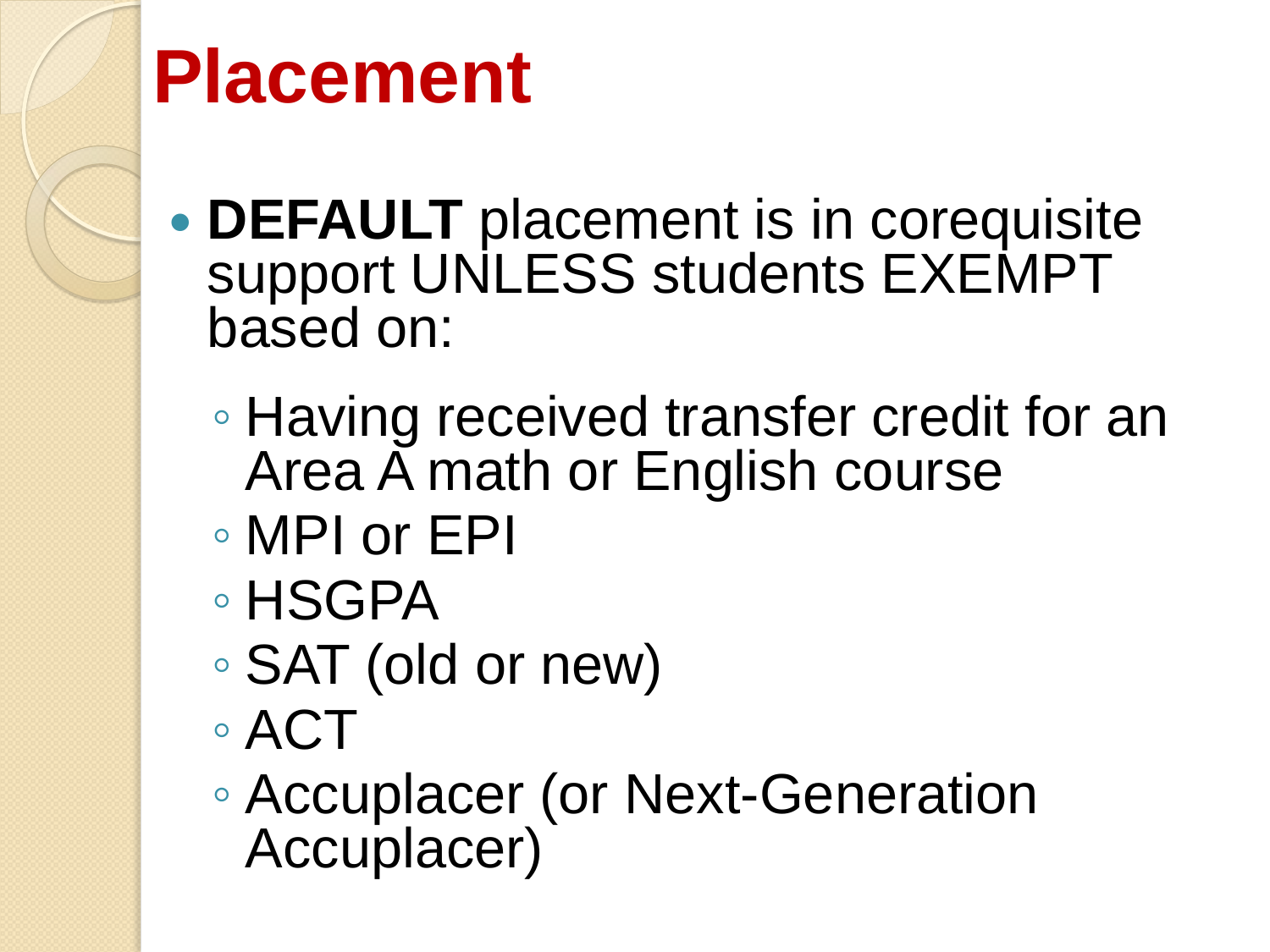### **Exemption Criteria**

|                          | <b>English</b><br>Composition                         | Quantitative<br><b>Reasoning/</b><br><b>Mathematical</b><br>Modeling | <b>College Algebra</b>                                         |
|--------------------------|-------------------------------------------------------|----------------------------------------------------------------------|----------------------------------------------------------------|
| College<br><b>Credit</b> | <b>English Course</b>                                 | NA.                                                                  | <b>Math Course</b>                                             |
| EPI/MPI                  | EPI > 4230                                            | MPI > = 1165                                                         | $MPI >=1165 (Coreq)$<br>MPI>=1265                              |
| <b>HSGPA</b>             | $>=3.1$                                               | $>=3.2$                                                              | $>=3.2$ (Coreg)<br>$>=3.4$                                     |
| <b>ACT</b>               | $>=17$                                                | $>=17$                                                               | $>=17$ (Coreg)<br>$>=20$                                       |
| <b>SAT</b><br>(old)      | Verbal/CR>=430                                        | Math $> = 400$                                                       | Math $>=$ 400 (Coreg)<br>Math $\ge$ =470                       |
| <b>SAT</b><br>(new)      | Reading>=24                                           | Math $\ge$ =22                                                       | Math>=22 (Coreg)<br>Math $\ge$ =25.5                           |
| Accu-<br>placer          | Reading<br>Comprehension>=61<br>AND<br>WritePlacer>=4 | Elementary<br>Algebra>=67                                            | Elementary<br>Algebra>=67 (Coreg)<br>Elementary<br>Algebra>=79 |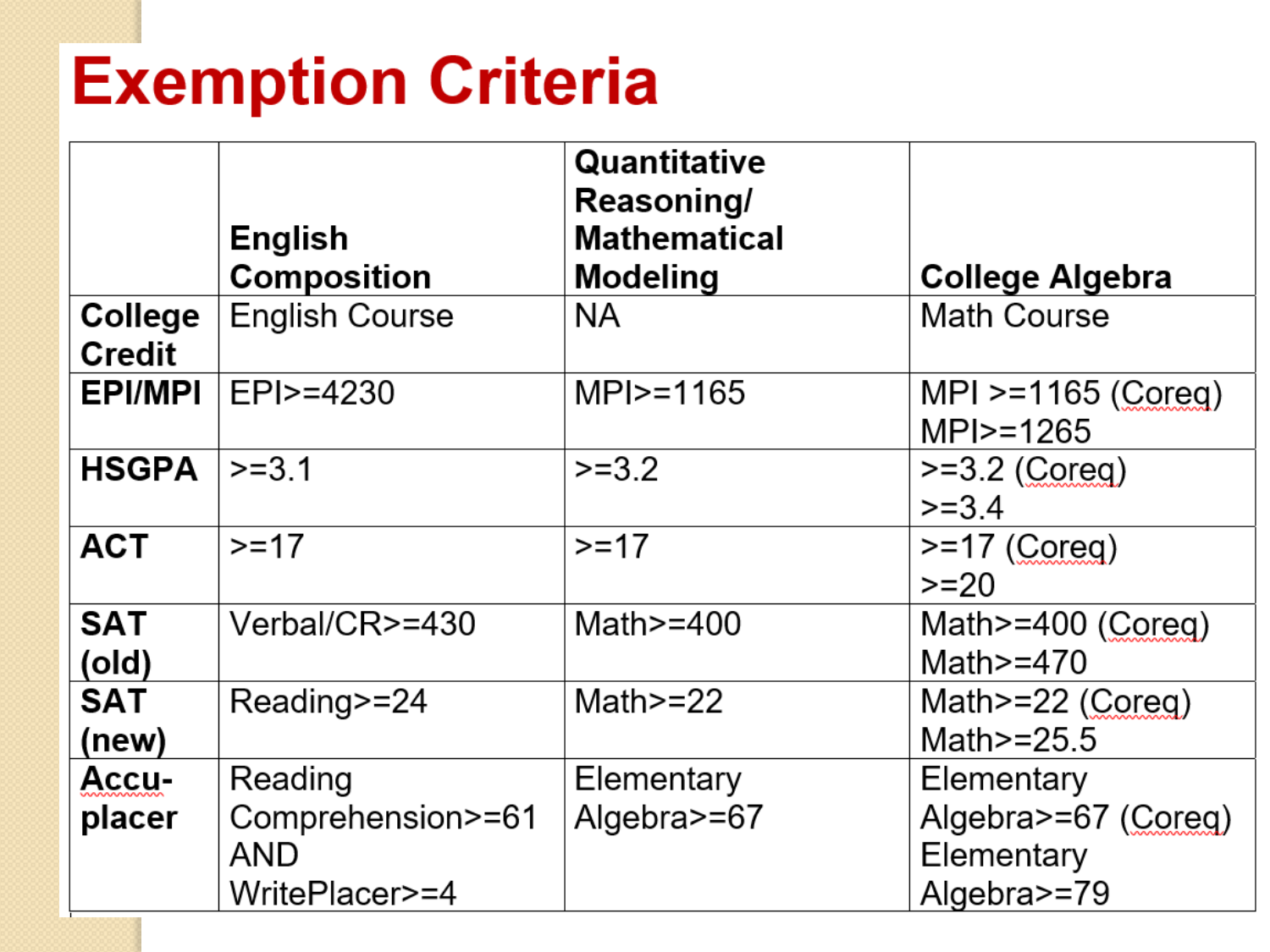Floor scores for placement that also affected admission have been eliminated.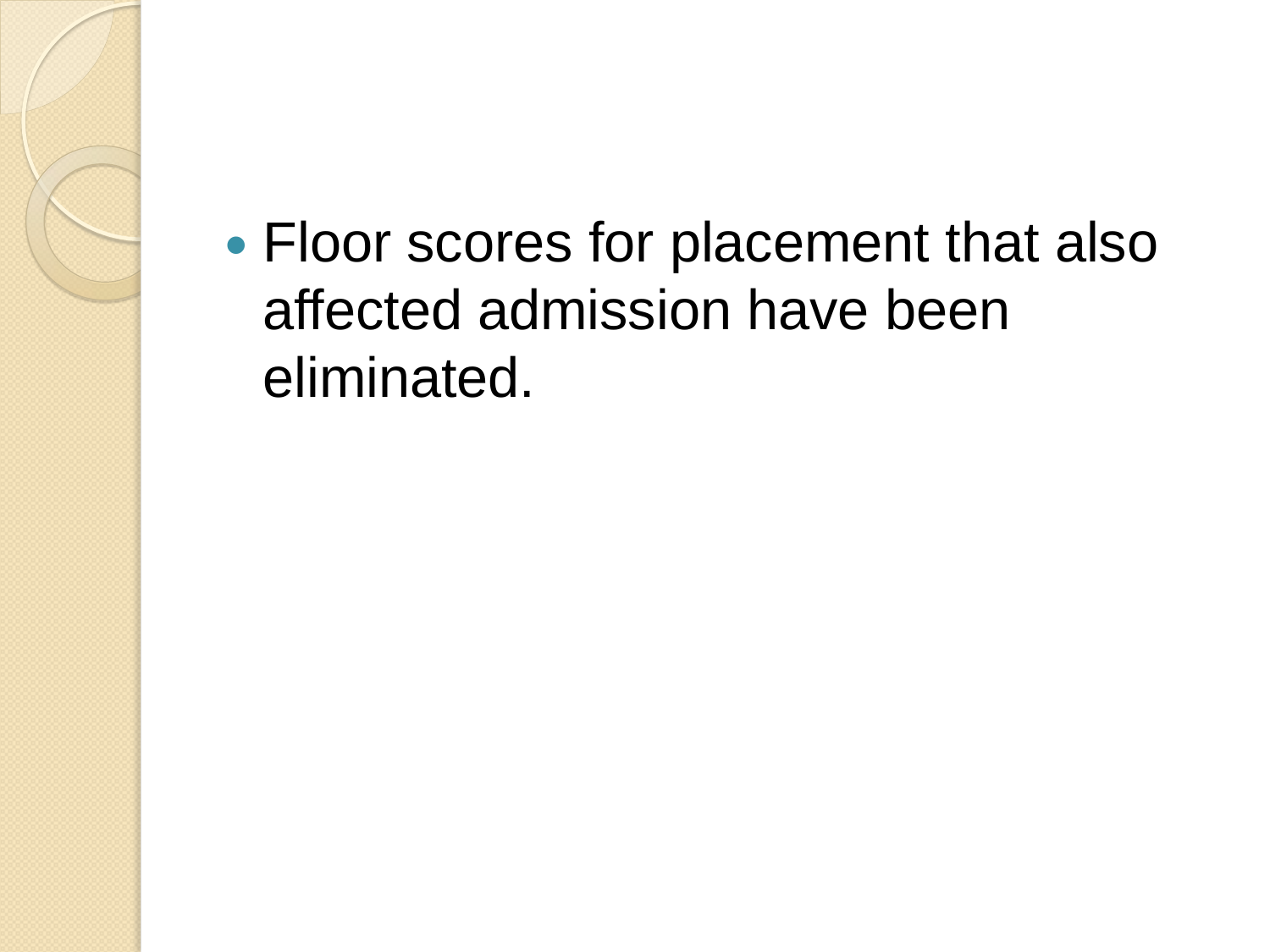### **Accuplacer Update**

Classic Accuplacer Tests are being replaced by Next-Generation Accuplacer Tests. Next-Generation Accuplacer tests are already available.

| <b>Classic Accuplacer</b><br><b>Tests</b> | <b>Next-Generation</b><br><b>Accuplacer</b><br><b>Equivalents</b> |
|-------------------------------------------|-------------------------------------------------------------------|
|                                           | <b>Quantitative Reasoning,</b>                                    |
| <b>Elementary Algebra</b>                 | <b>Algebra, and Statistics</b>                                    |
| <b>Reading Comprehension</b>              | <b>Reading</b>                                                    |
| <b>WritePlacer</b>                        | WritePlacer (no change)                                           |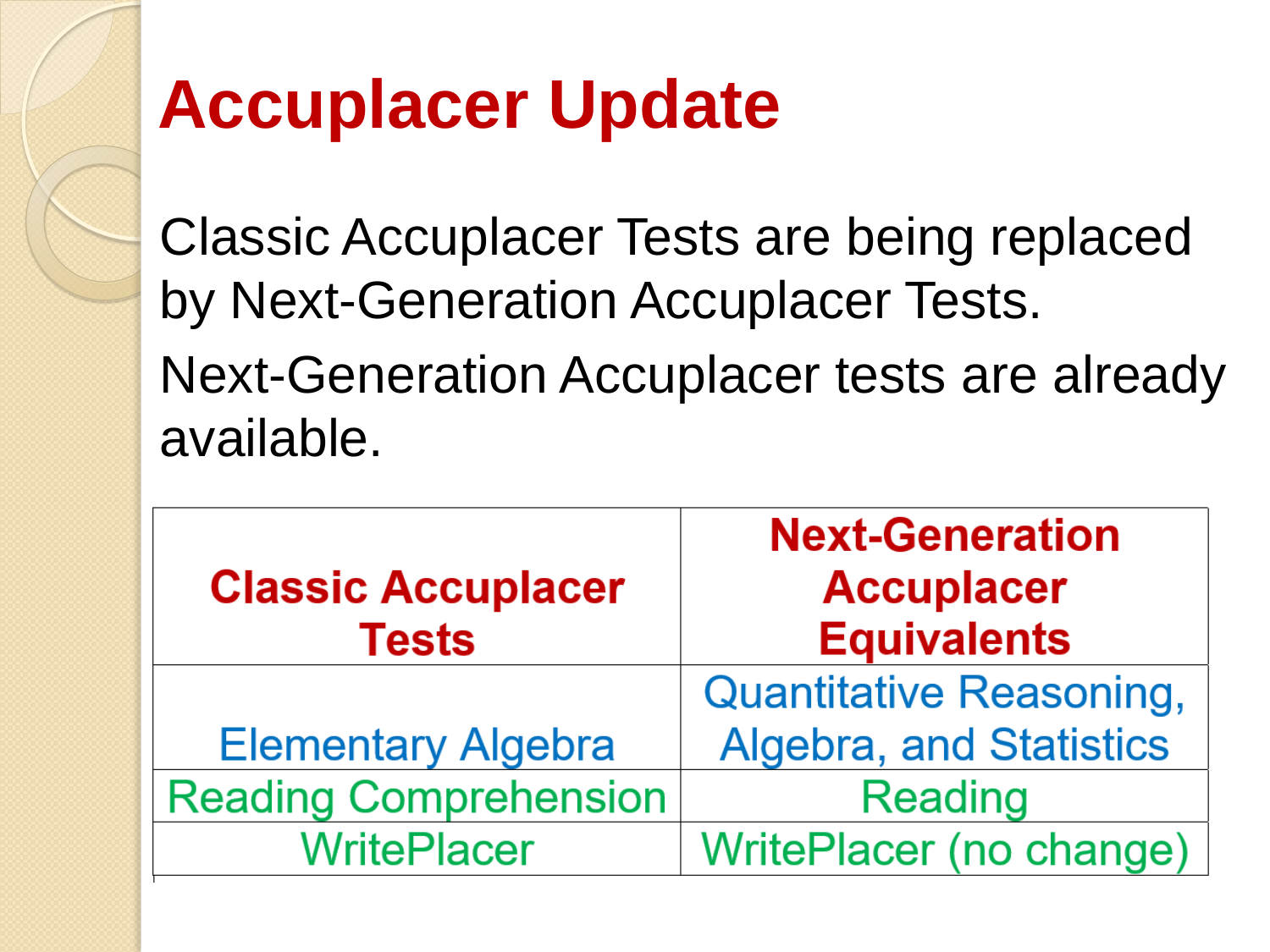### **Accuplacer Update**

Classic Accuplacer Tests will no longer be available after January 28, 2019.

Awaiting the College Board providing concordance tables for each set of corresponding tests so that we can translate our exemption scores into Next-Generation Accuplacer cut scores.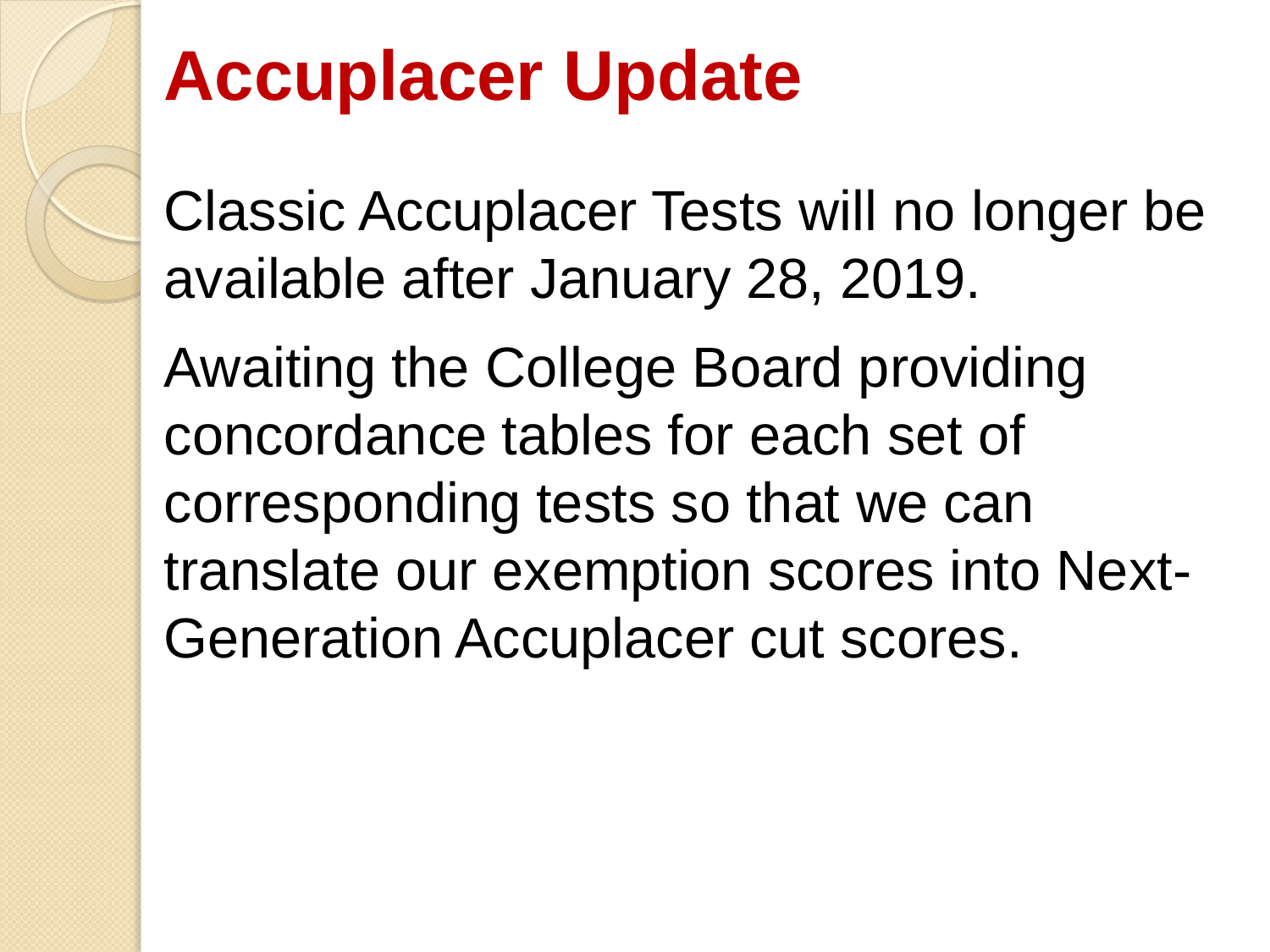#### **ENGLISH GUIDELINES**

#### **COREQUISITE PLACEMENT** (default)

**ENGL 0999** 

#### **ENGL 1101**

**EXEMPTION CRITERIA (MUST MEET ONE)** Has transferable credit for an Area A English course OR  $EPI > = 4230$  OR  $HSPGA \geq 3.1$  OR ACT English>=17 OR SAT (old)-Verbal/Critical Reading>=430 OR SAT (new)-Reading Test>=24 OR Accuplacer Reading Comprehension>=61 and WritePlacer>=4

#### **ENGL 1101**

............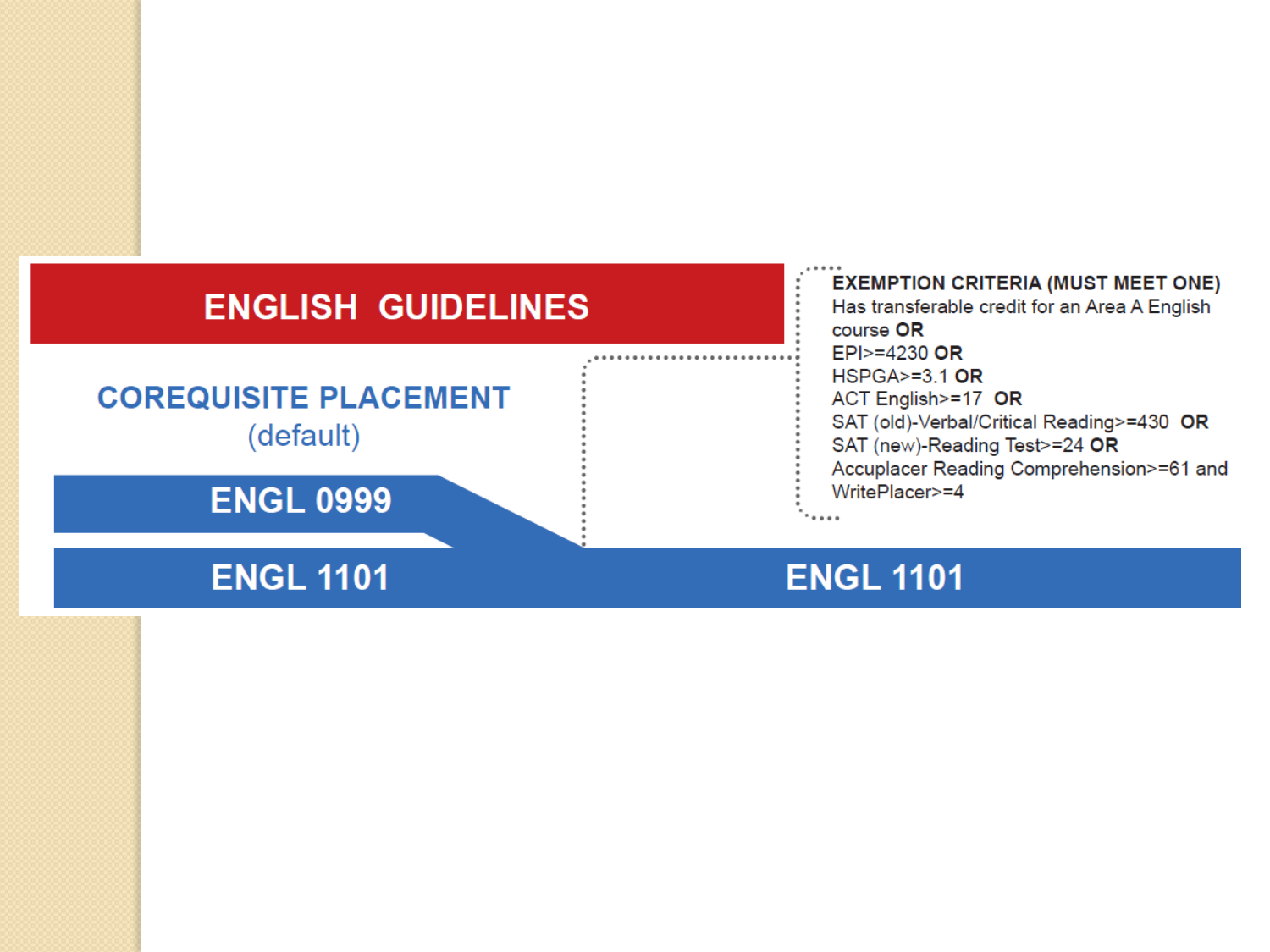# **MATH 1111 (College Algebra) Placement**

- Scores that would exempt Learning Support placement for MATH 1001 (Quantitative Reasoning) or MATH 1111 (Mathematical Modeling) are required for placement in to MATH 1111 WITH corequisite support.
- Higher scores are required for placement into MATH 1111 WITHOUT corequisite support.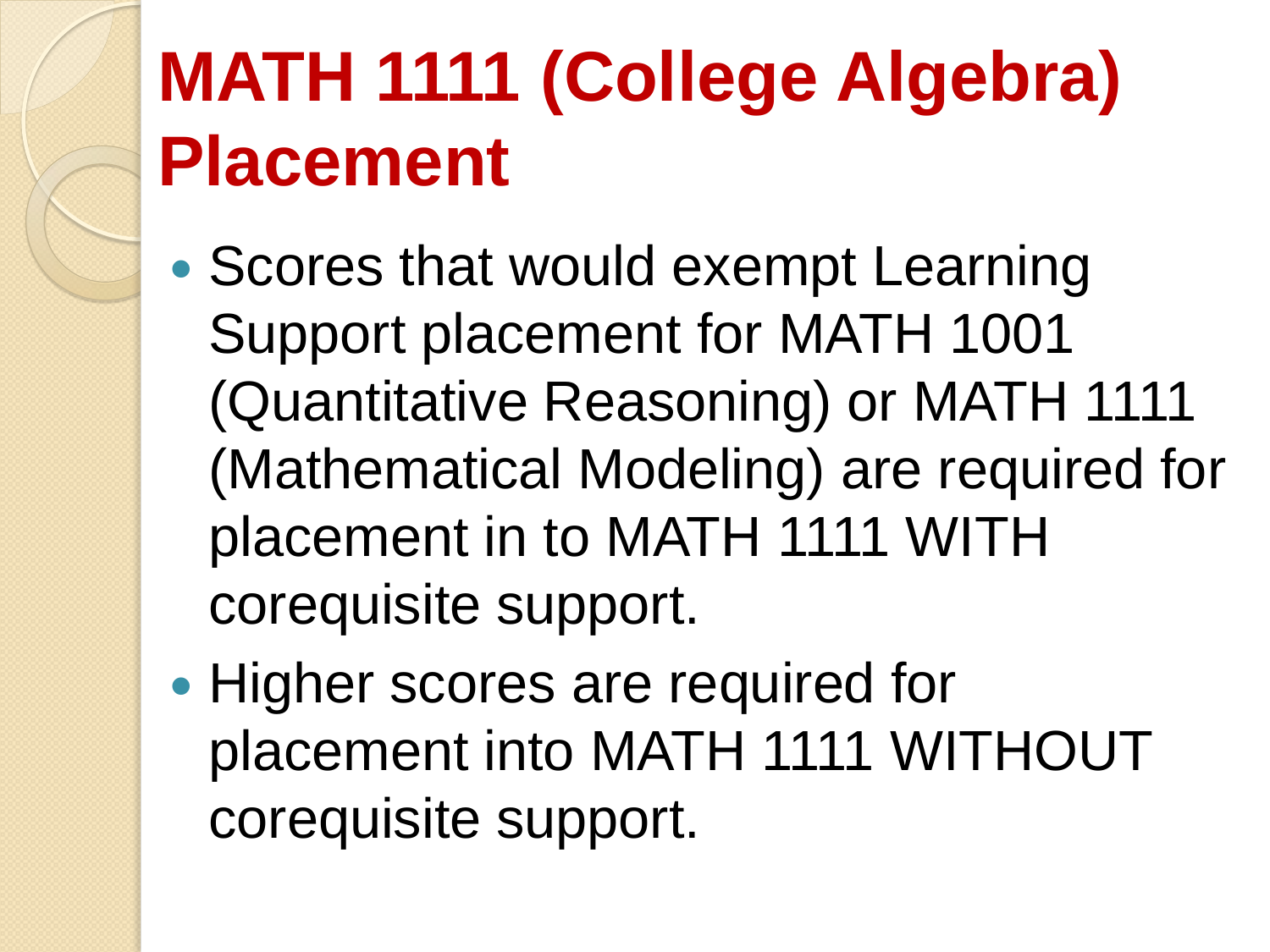### **Exemption Criteria**

|                                 | <b>English</b>        | Quantitative<br><b>Reasoning/</b><br><b>Mathematical</b> |                        |
|---------------------------------|-----------------------|----------------------------------------------------------|------------------------|
|                                 | <b>Composition</b>    | <b>Modeling</b>                                          | <b>College Algebra</b> |
| <b>College</b><br><b>Credit</b> | <b>English Course</b> | NA.                                                      | <b>Math Course</b>     |
| EPI/MPI                         | EPI>=4230             | $MPI > = 1165$                                           | $MPI > = 1165 (Coreq)$ |
|                                 |                       |                                                          | $MPI > = 1265$         |
| <b>HSGPA</b>                    | $>=3.1$               | $>=3.2$                                                  | $>=3.2$ (Coreg)        |
|                                 |                       |                                                          | $>=3.4$                |
| <b>ACT</b>                      | $>=17$                | $>=17$                                                   | $>=17$ (Coreg)         |
|                                 |                       |                                                          | $>=20$                 |
| <b>SAT</b>                      | Verbal/CR>=430        | Math $\ge$ =400                                          | Math>=400 (Coreg)      |
| (old)                           |                       |                                                          | Math $\ge$ =470        |
| <b>SAT</b>                      | Reading>=24           | Math $>=$ 22                                             | Math>=22 (Coreg)       |
| (new)                           |                       |                                                          | Math $\ge$ =25.5       |
| Accu-                           | Reading               | <b>Elementary</b>                                        | <b>Elementary</b>      |
| placer                          | Comprehension>=61     | Algebra>=67                                              | Algebra>=67 (Coreg)    |
|                                 | AND                   |                                                          | Elementary             |
|                                 | WritePlacer>=4        |                                                          | Algebra>=79            |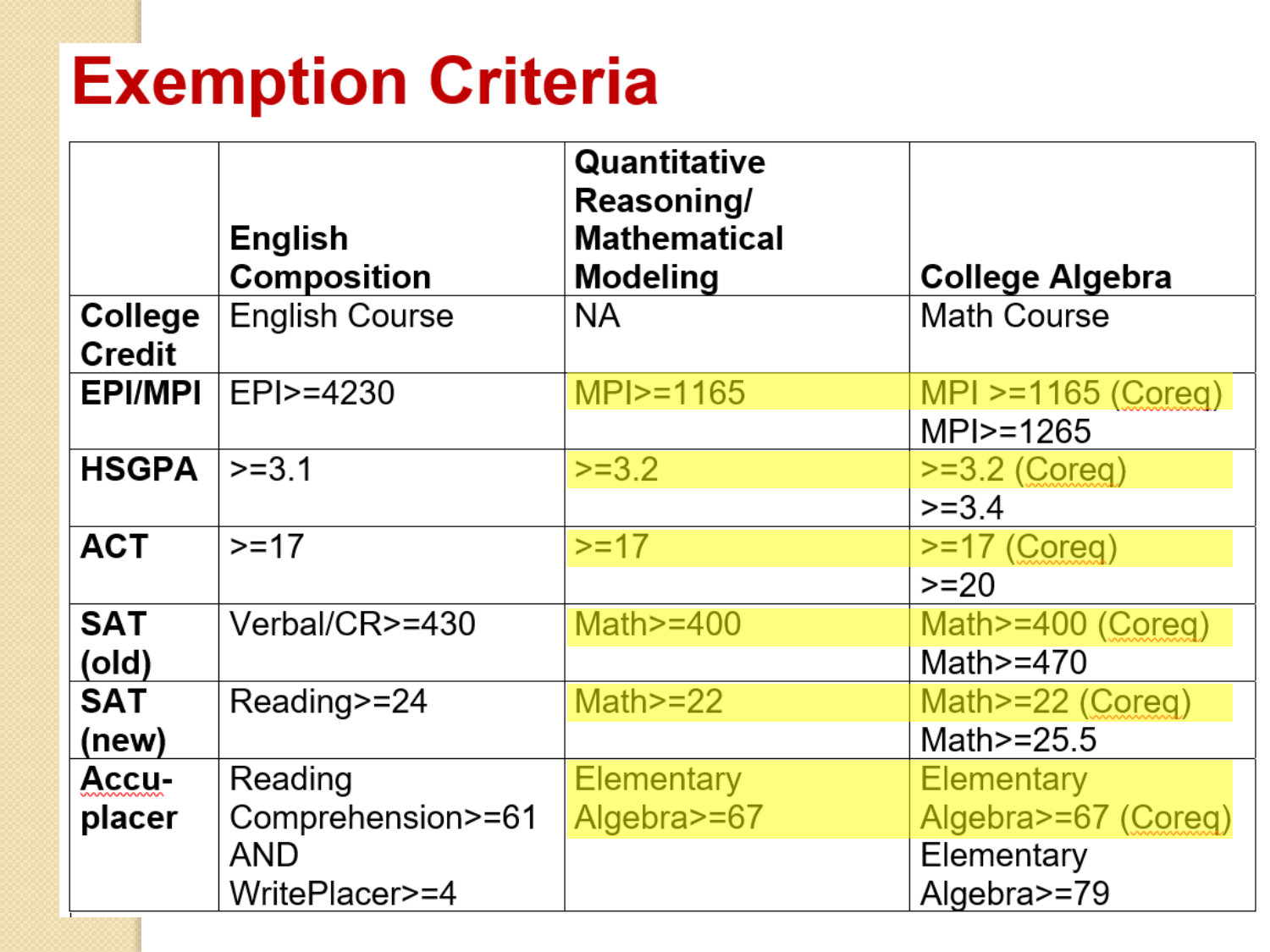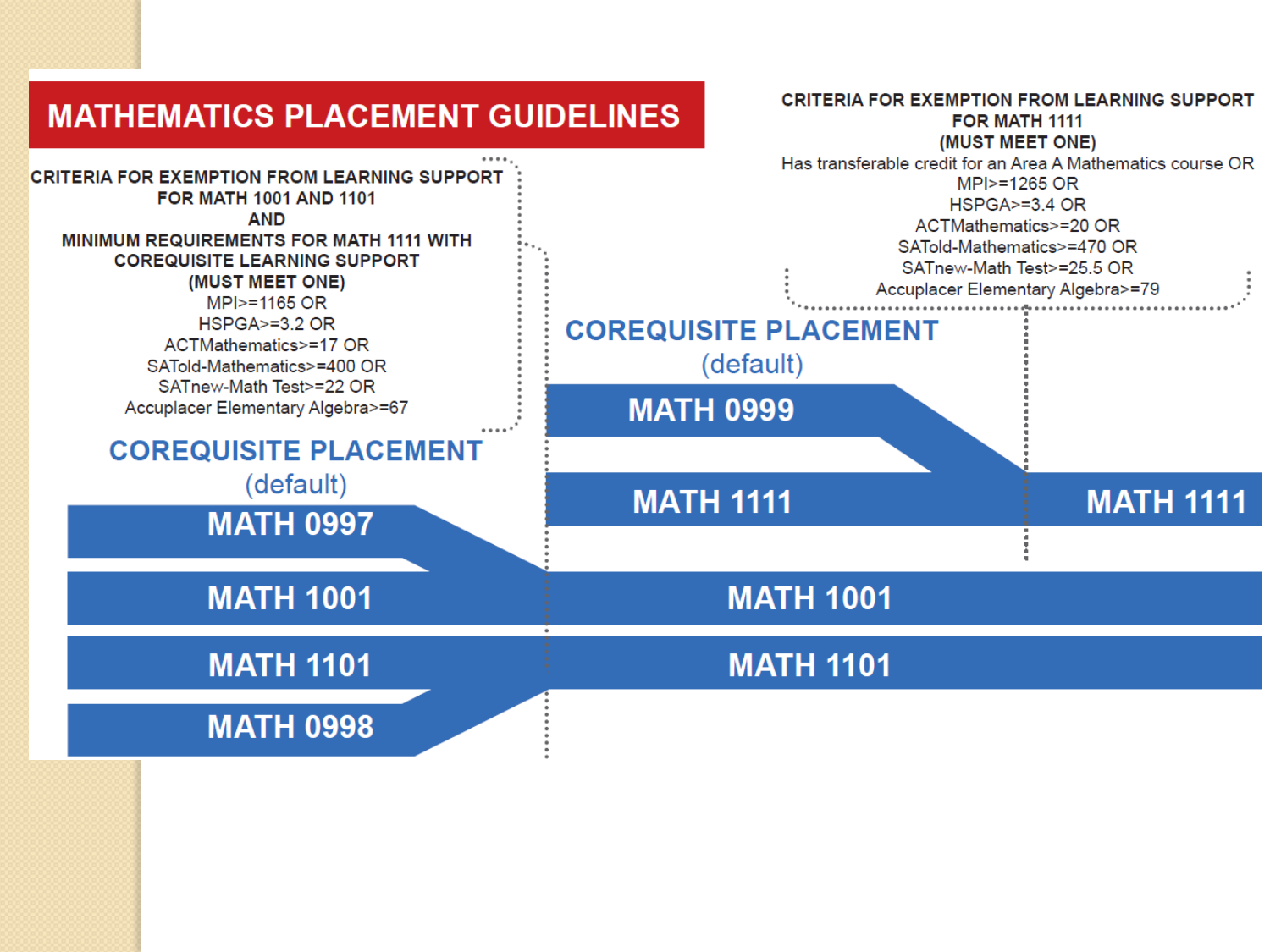# **Mandate for Corequisite Learning Support**

 All Learning Support to be provided as corequisite support by Fall 2018. (Learning Support course + collegiate course)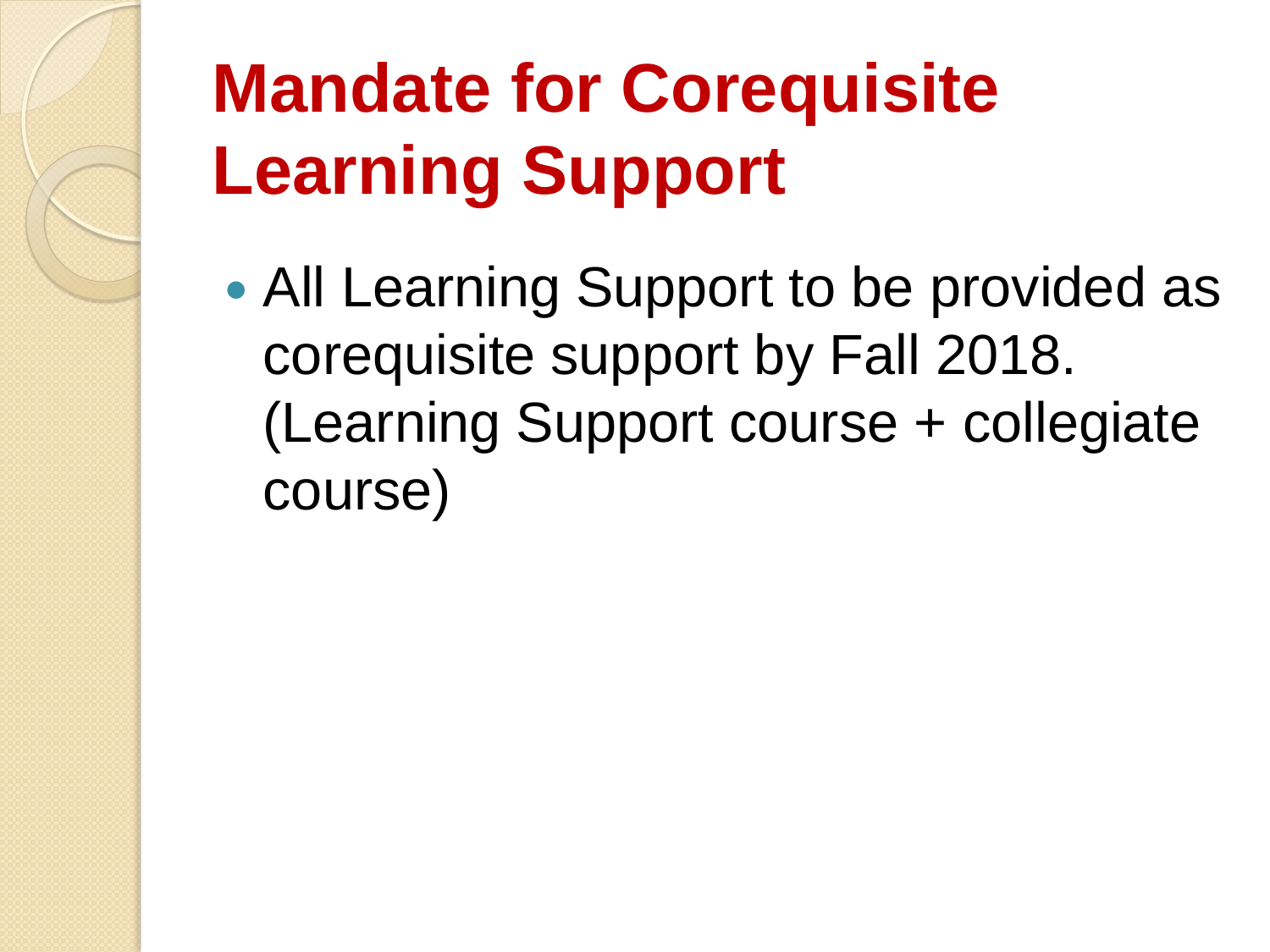## **Corequisite Learning Support Sections – Alignment**

- MUST be aligned with the collegelevel course they are designed to support.
- MUST be designed specifically to help students master the skills and knowledge required for success in the college-level course.
- Corequisite sections MUST cover the same topics in the same order at the same time that they are covered in the college-level course.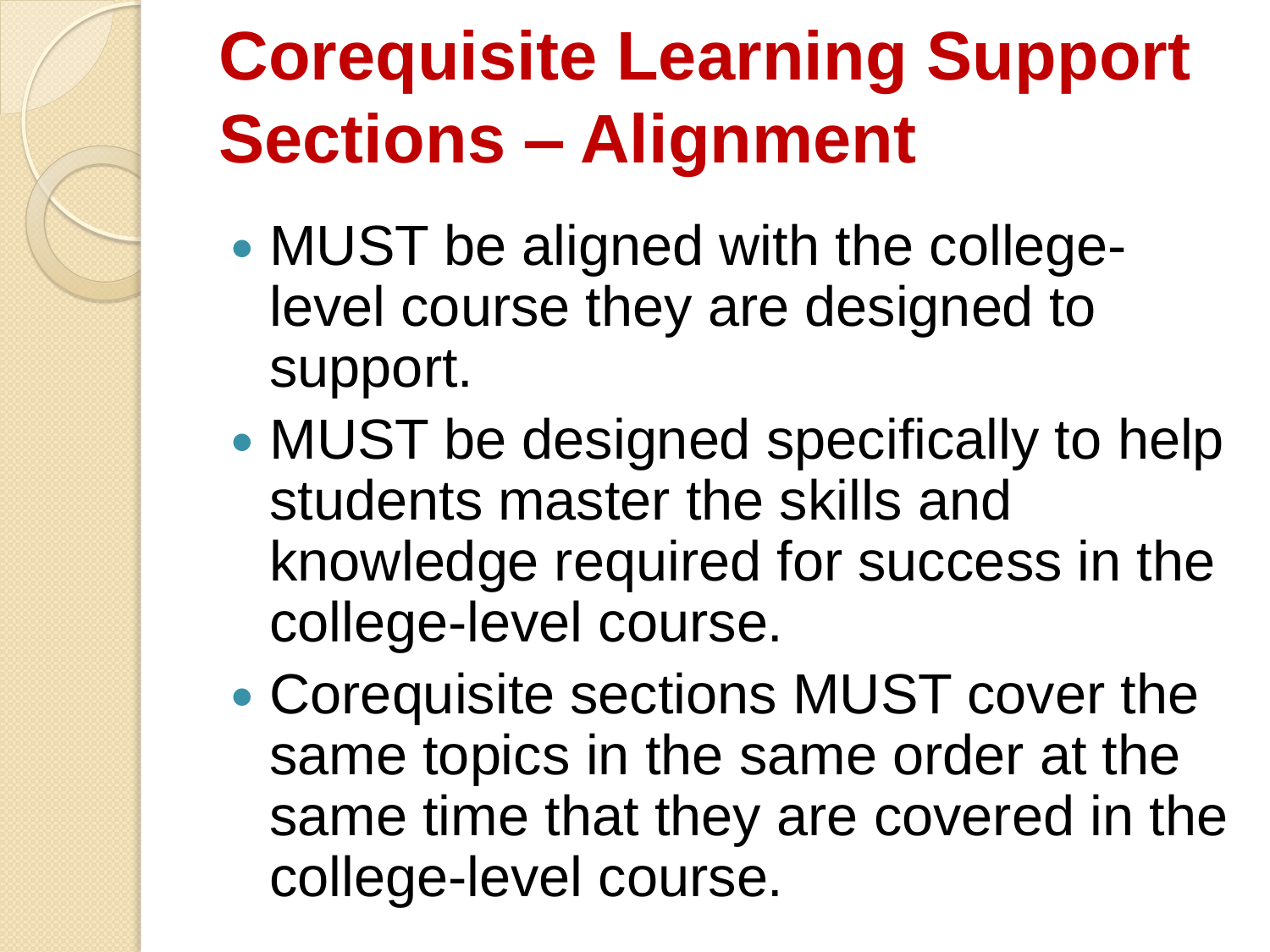# **College-level Sections**

- Institutions must establish consistent standards for all sections of ENGL 1101, MATH 1001, MATH 1101, and MATH 1111.
- College level courses containing Learning Support students must be identical to those taken by students who do not have Learning Support requirements.
- No elements of the corequisite experience will contribute to the grade earned in the college-level course.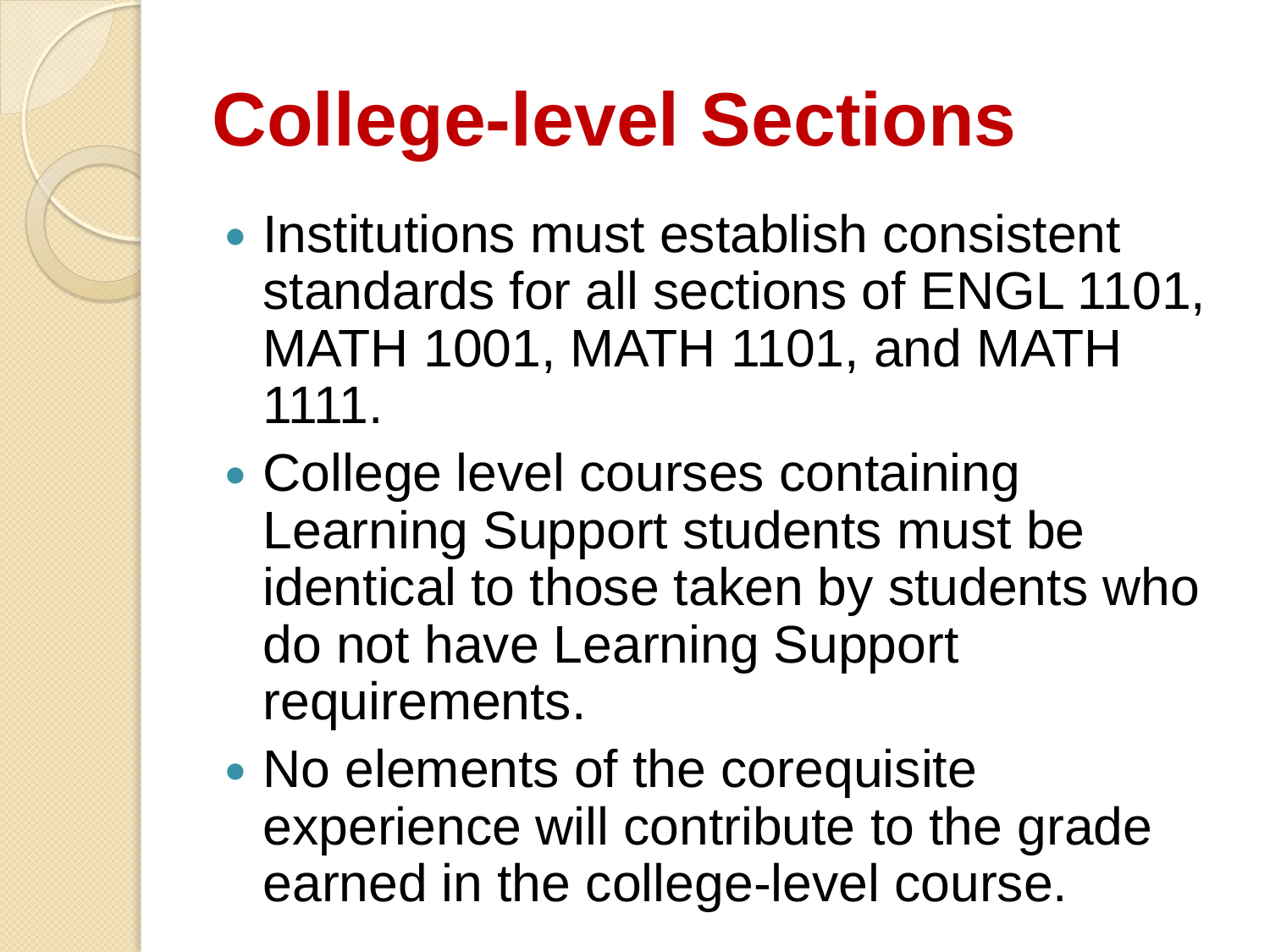## **Corequisite Learning Support Sections**

• Different sections of corequisite Learning Support may be tailored for different groups and offered for different amounts of credit (1-3).

| Corequisite Support for<br><b>ENGL 1101 - English Composition I</b>                                | <b>Corequisite Support for</b><br><b>MATH 1001 - Quantitative Reasoning</b>                    |
|----------------------------------------------------------------------------------------------------|------------------------------------------------------------------------------------------------|
| $ENGL$ 0999A $-$ 3 credit hours<br>$ENGL$ 0999B $-2$ credit hours<br>$ENGL$ 0999 $C-1$ credit hour | $MATH 0997A - 3 credit hours$<br>$MATH 0997B - 2$ credit hours<br>$MATH 0997C - 1$ credit hour |
|                                                                                                    | Corequisite Support for<br><b>MATH 1101 - Introduction to</b><br><b>Mathematical Modeling</b>  |
|                                                                                                    | MATH $0998A - 3$ credit hours<br>$MATH 0998B - 2$ credit hours<br>$MATH 0998C - 1$ credit hour |
|                                                                                                    | <b>Corequisite Support for</b><br>MATH 1111 - College Algebra                                  |
|                                                                                                    | MATH 0999A - 3 credit hours<br>$MATH 0999B - 2$ credit hours<br>$MATH 0999C - 1$ credit hour   |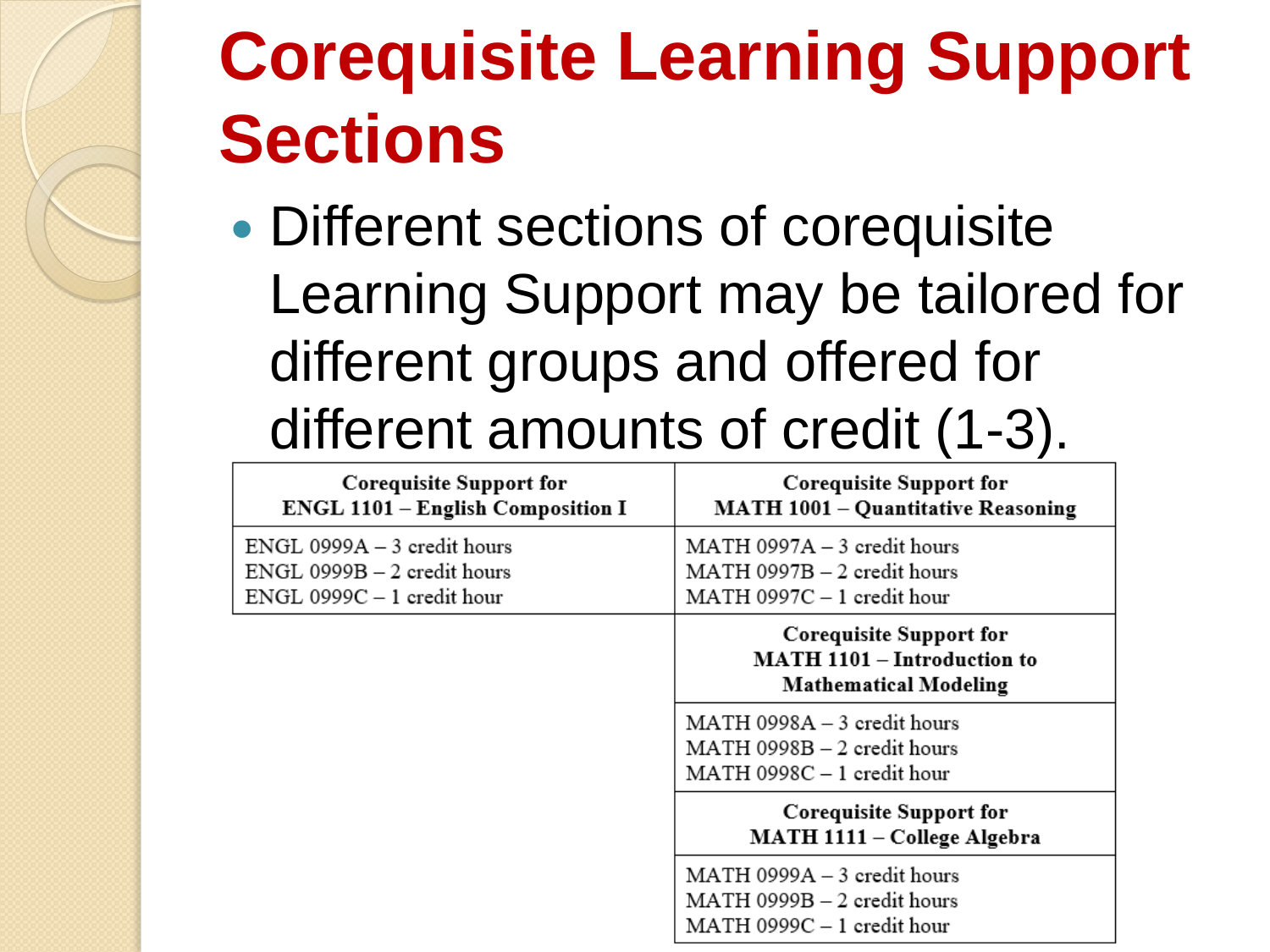# **Getting Students to Engage in Corequisite Sections**

- Exit from Learning Support requirements is determined by the grade in the collegiate course.
- Institutions must get students to attend the corequisite sections and take the work seriously.
- Must use A, B, C, F grading in the corequisite course sections.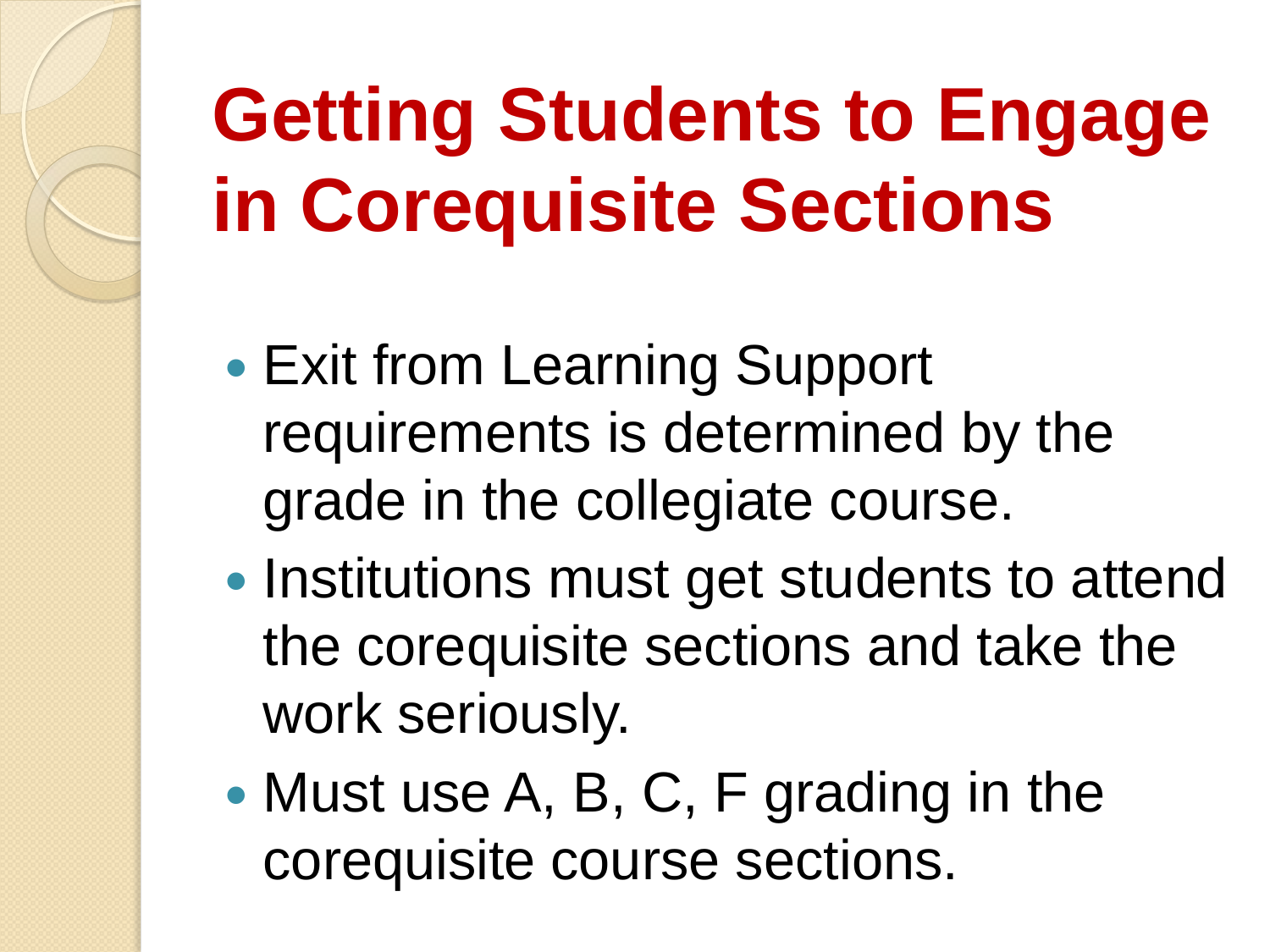# **Using Data to Refine Efforts**

• Instructors and institutions are free/ encouraged to evaluate the success of their own efforts by collecting their own data.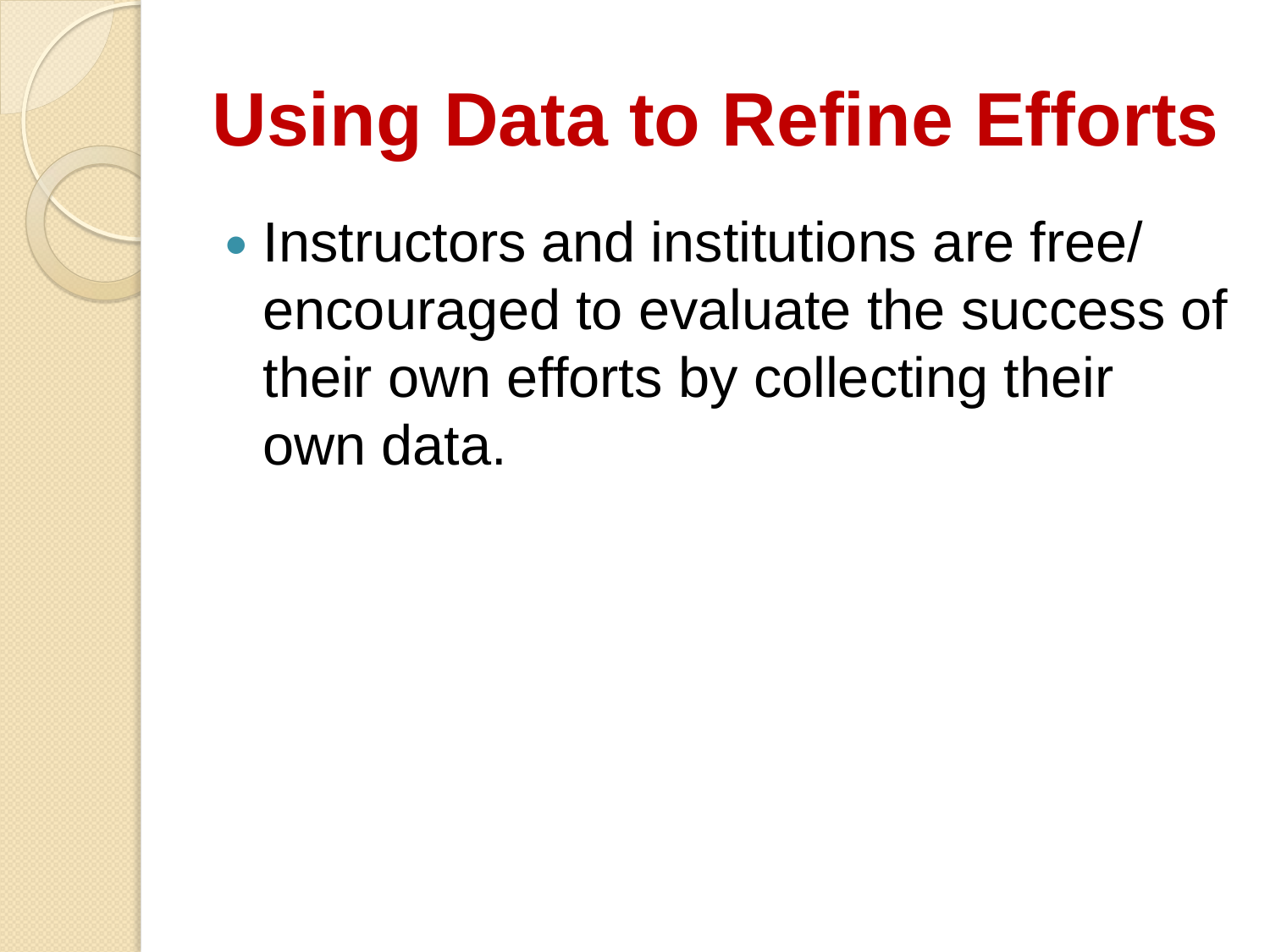### **Learning Support Coordinator**

Institutions must designate a Learning Support Coordinator to

- Ensure that the fundamental features of corequisite Learning Support are fully implemented at the institution.
- Develop and implement a COMMUNICATIONS PLAN to ensure that relevant information about the requirements for corequisite Learning Support is widely disseminated across the campus and readily available to everyone who needs to have it (faculty, staff, administrators, students).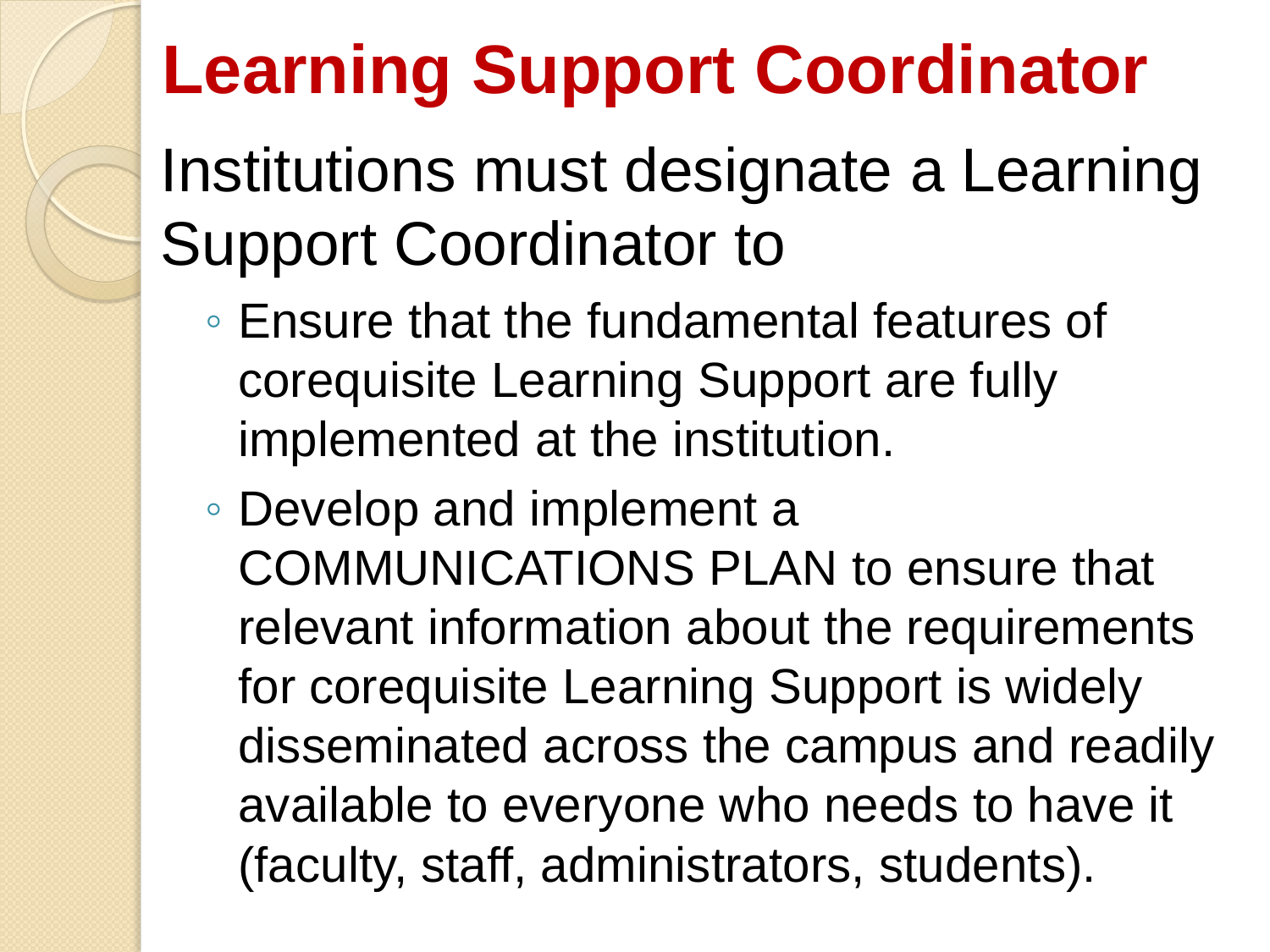## **Learning Support Coordinator**

- Provide or coordinate training of institutional faculty, staff, and administrators to ensure appropriate implementation of the corequisite Learning Support model.
- Ensure that appropriate courses are available for all students needing Learning Support.
- Coordinate with admissions, testing, and academic departments.
- Ensure that Learning Support placement and progress are accurately flagged and tracked in Banner.